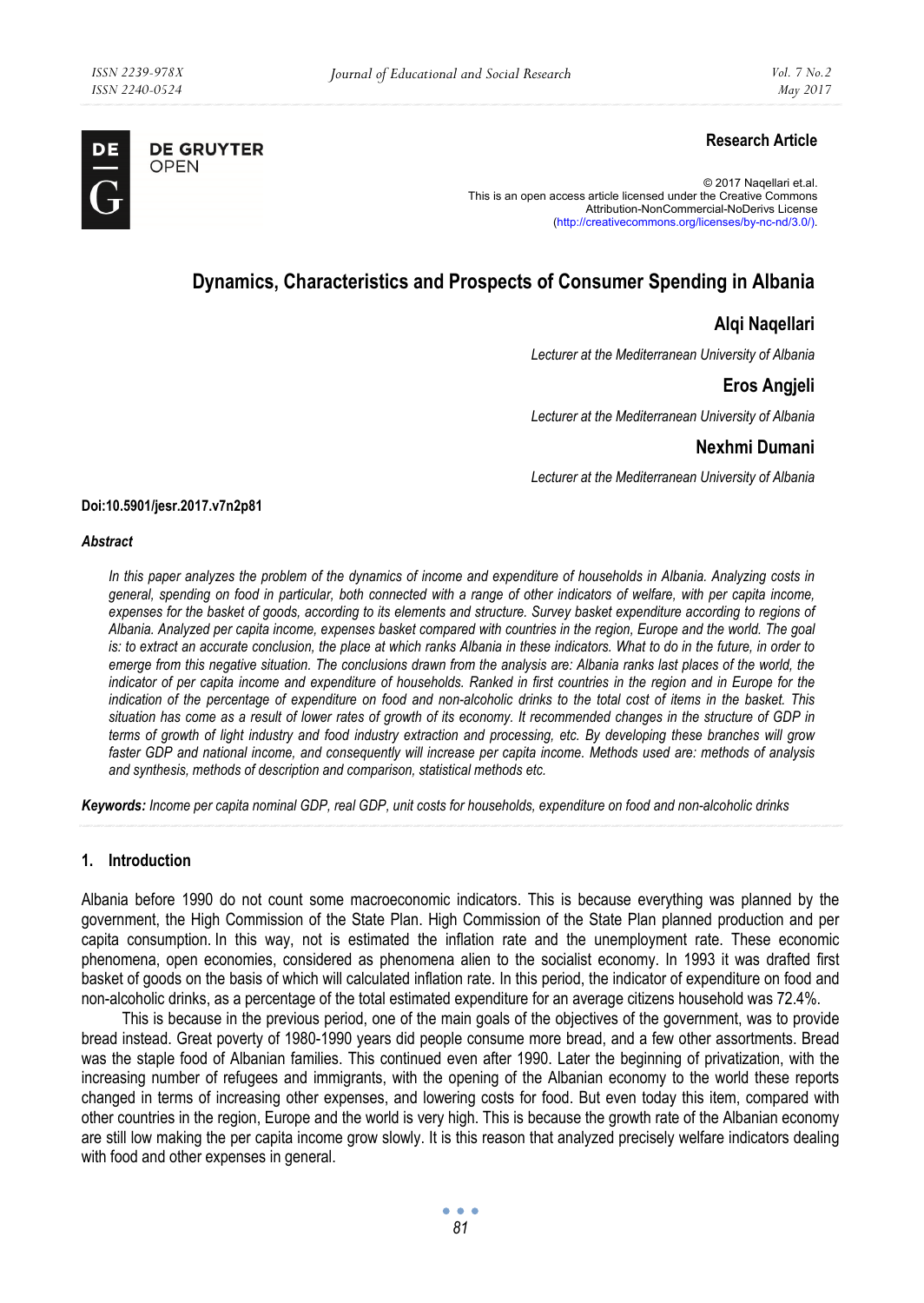#### *1.1 The dynamics of per capita income*

Income per capita in Albania is low. This is linked to nominal GDP and national income is related to the number of population. Over the years the per capita income have increased but their level, compared with other countries in the region, Europe and the world is quite low. Gross Domestic Product per capita in Albania in 2015 was US \$ 4543.09. GDP per capita in Albania is equal to 36 percent of the world average. GDP per capita in Albania from 2000 to 2015, has averaged \$ 3,180.96. The highest level of GDP reached in 2015 to \$ 4543.09 and the lowest low \$ 1,201.83 in 2000. GDP per capita in Albania over the years have been:

**Table 1:** Per capita income in dollars

|      | GDP per capita |      | GDP per capita |
|------|----------------|------|----------------|
| 2000 | 1.201.82       | 2008 | 3.775.48       |
| 2001 | 1.332.85       | 2009 | 3,928.34       |
| 2002 | 1.446.35       | 2010 | 4.094.36       |
| 2003 | 1.831.17       | 2011 | 4,210.68       |
| 2004 | 2.408.91       | 2012 | 4.277.14       |
| 2005 | 2.692.90       | 2013 | 4.329.99       |
| 2006 | 2.925.46       | 2014 | 4.412.49       |
| 2007 | 3.484.25       | 2015 | 4.543.09       |

**Source:** www.Tradingseconomics.com. Instituti Statistikave(INSTAT)



**Fig. 1:** Income per capita in dollar

Per capita incomes have risen. Their growth rate is low.

Correlative link between indicators of per capita income, average monthly spending per household and the average monthly expenditure for food.

**Table 2:** Relationship between per capita income, average monthly spending for a month famile and food costs.

|                                               |       | 2007      | 2009      | 2014      | 2015      |
|-----------------------------------------------|-------|-----------|-----------|-----------|-----------|
| The average monthly expenditure per household | Χ     | 69.383.00 | 65.753.00 | 69.442.00 | 70.766.00 |
| GDP per capita                                | Х2    | 3.484.25  | 3.928.34  | 4.412.49  | 4.543.09  |
| The average monthly expenditure for food      | $X_3$ | 33.003.00 | 32.470.00 | 30.745.00 | 34.489.00 |
| $X3/X1$ nw %                                  | X4    | 47.60     | 49.40     | 44.30     | 48.70     |

**Source:** Bank of Albania, Statistical Reports (2008-2016)

The connection between  $X_1$  and  $X_2$  is +04, the connection between  $X_1$  and  $X_3$  is -0.3 and the bond between  $X_2$  and  $X_3$  is -0.96. The connection is strong and to reverse sent between monthly income and monthly expenses for food.

## *1.2 Comparing income with other countries of the world*

In the item "Income per capita" Albania is ranked 115 in the world in 200 countries.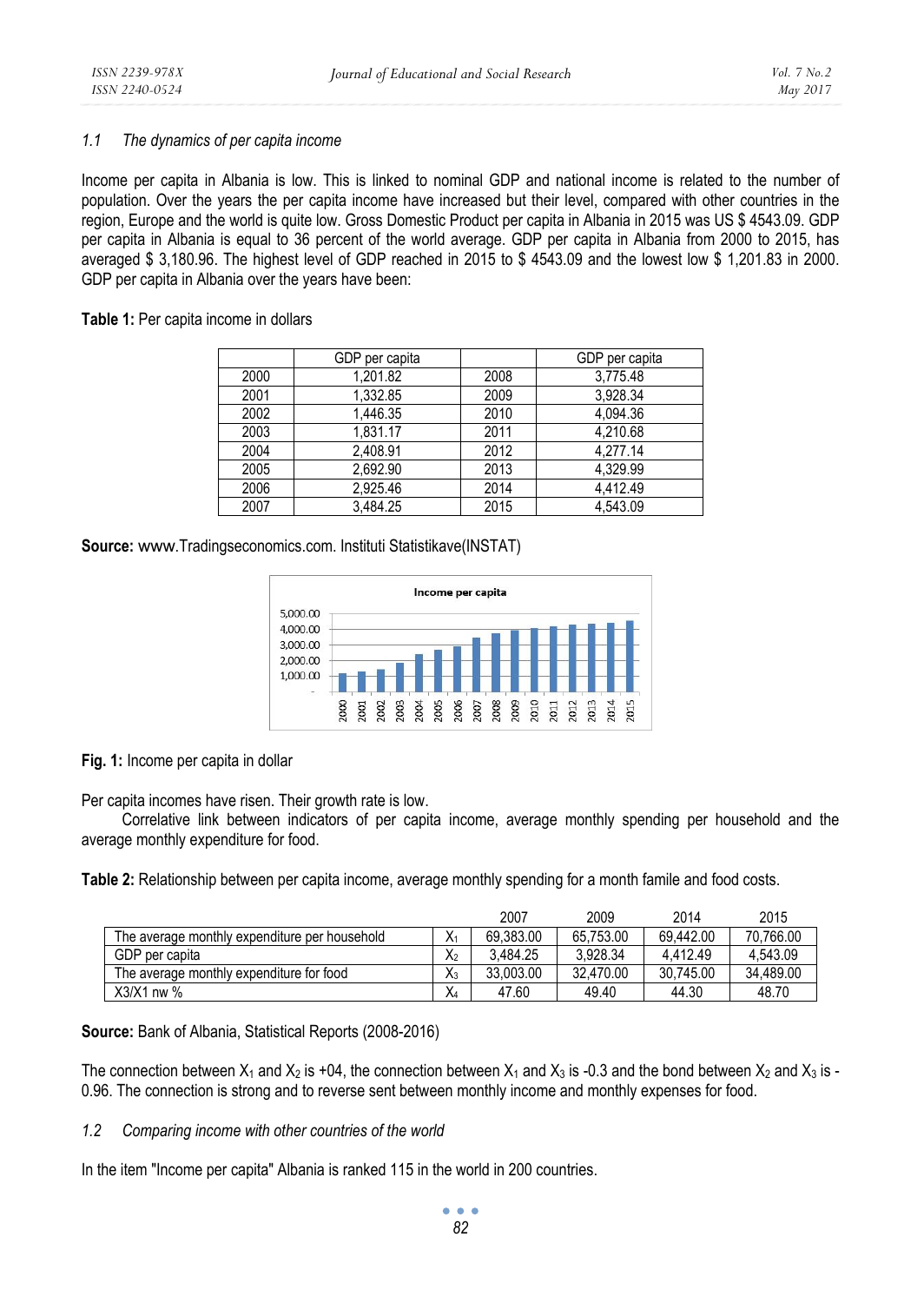|    | Bermuda     | 106140 | 14 | United Kingdom        | 43390 |
|----|-------------|--------|----|-----------------------|-------|
| 2  | Norŵay      | 93740  | 15 | France                | 40540 |
| 3  | Sëitzerland | 84630  | 16 | Europe & Central Asia | 24206 |
| 4  | Luxembourg  | 77000  | 17 | Malta                 | 23930 |
| 5  | Denmark     | 58550  | 18 | Slovenia              | 22190 |
| 6  | Sŵeden      | 57920  | 19 | Portugal              | 20530 |
| 7  | Ireland     | 52580  | 20 | Czech Republic        | 18140 |
| 8  | Iceland     | 50140  | 21 | Slovak Republic       | 17570 |
| 9  | Netherlands | 48860  | 22 | Latvia                | 14980 |
| 10 | Austria     | 47410  | 23 | Lithuania             | 14940 |
| 11 | Finland     | 46550  | 24 | Poland                | 13340 |
| 12 | Germany     | 45940  | 25 | Hungary               | 12980 |
| 13 | Belgium     | 44250  | 26 | Croatia               | 12700 |

**Table 3:** Countries with higher income per capita in the dollar in the world are:

#### **Source:** EUROSTAT

The above data show that Western European countries have per capita income highest in the world. Albania can not be compared to any Western European country. In 2015, Albania ranks as the country with the lowest income per capita in Europe, with about 30% of the average of European Union countries. In comparison with Norway has (93740/4280) 22 times less, or income of Albania are as 4.5% of revenues Norwegians.

In comparison with Croatia, which is the last place in the rankings, has nearly 3 times less per capita income. In this aspect it does not compare well with other countries in the region. In neighboring countries, per capita income in Serbia is around 37% of the EU average, Macedonia about 36%. Albania, compared with 2005, little progress has been made in increasing the income per capita, compared with the European average, only a few percentage points.

**Table 4:** Income countries of the region in the dollar for 2015

|    | Kosovo                 | 3970  |
|----|------------------------|-------|
| 2  | Albania                | 4280  |
| 3  | Bosnia and Herzegovina | 4670  |
|    | Macedonia.FYR          | 5140  |
| 5  | Serbia                 | 5540  |
| 6  | Montenegro             | 7220  |
|    | Bulgaria               | 7480  |
| 8  | Turkey                 | 9950  |
| 9  | <b>Bota</b>            | 10548 |
| 10 | Greece                 | 20320 |
|    | ltalv                  | 32810 |

**Source:** EUROSTAT



**Fig. 2:** Income per head for the region in dollar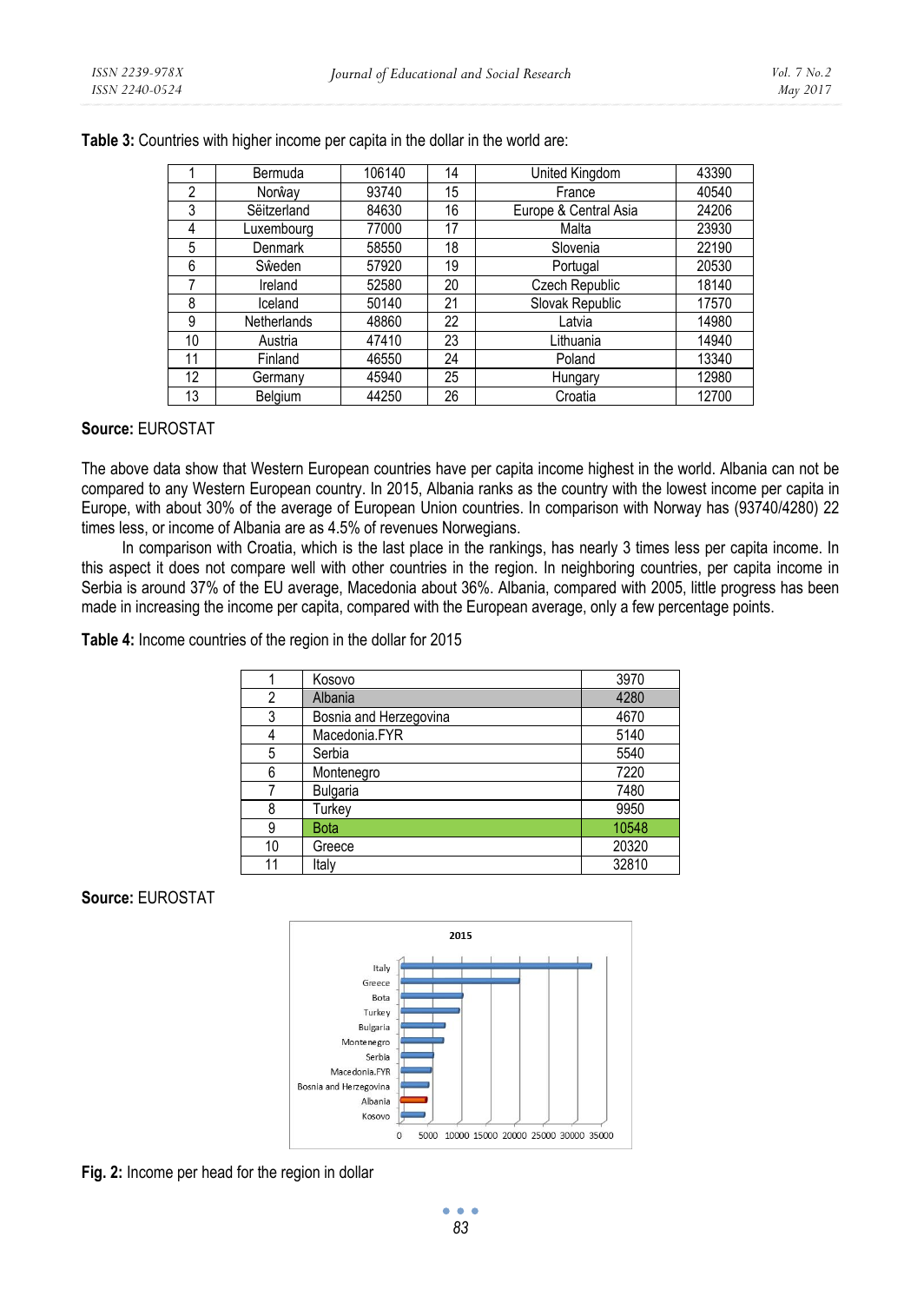If you also include Moldova and Ukraine, Albania ranks fourth in Europe because Ukraine has per capita income of \$ 3,560 while Moldova has \$ 2,560.

The above data show that Albania is the penultimate place among countries in the region. Last place is occupied Kosovo. Higher income per capita than Albania have also and Montenegro, Macedonia, Greece and Italy, which are neighboring countries.

The per capita income are associated with national income and GDP. If these indicators are high, they will also be high per capita income, especially in the case of Albania, where since 1990 and until today we have not increased the number of population.

According to INSTAT only in 2016 the population has increased 1000 capita. Nominal GDP and national income were lower. It also entailed the lowest income per capita. The income per capita are also linked to consumer spending. As incomes per capita are low and consumer spending will be lower. On the other hand, spending on food and nonalcoholic drinks (in%) were much larger than other expenses basket of products.

What international organizations recommend for revenue growth in Albania?

Moody's notes that Albania has its untapped potential in agriculture and tourism. Albania's agriculture sector, which benefits from a mild climate and abundant water resources, employs about 40% of the workforce and contributes a fifth of the country's GDP.

Development of agriculture in Albania is based on a low value-added, with a special focus on livestock, crops and fruits. The agricultural sector has also seen lower convergence in relation to other countries in the region. Moody's notes that the sector continues to be hampered by high fragmentation of agricultural land, low penetration of technology and lack of infrastructure and irrigation, which are aggravated by the lack of credit and the informal sector competition.

Similarly, the tourism sector remains below its potential due to underdeveloped infrastructure in Albania and difficulties in obtaining building permits.

According to the 2015 World Economic Forum of Tourism, Albania, from 141 countries around the world, ranked 106, with poor results in the protection of property rights, the time needed to obtain construction permits and market concentration.

#### **2. Dynamics and Features on Consumer Spending for the Years 2007-2015**

**Table 5:** Structure of the consumer basket in years, as amended.

|                |                                                                   | Total |      |      |       |      |      |  |  |
|----------------|-------------------------------------------------------------------|-------|------|------|-------|------|------|--|--|
|                | Main group expenditures (COIPOP)                                  | 1993  | 2001 | 2007 | 2009  | 2014 | 2015 |  |  |
|                | Food and non-alcoholic beverage                                   | 72.4  | 42.6 | 47.6 | 49.4  | 44.3 | 48.7 |  |  |
| $\overline{2}$ | Alcoholic beverages, tobacco                                      | x     | 3.1  | 4.3  | 4.2   | 3.6  | 3.5  |  |  |
| 3              | Clothing and footwear                                             | 2.8   | 3.9  | 6.2  | 5.4   | 5.1  | 4.9  |  |  |
| 4              | Housing, water, electricity, gas and other fuels                  | 6.4   | 24.4 | 7.4  | 9.0   | 10.2 | 10.3 |  |  |
| 5              | Furnishing, household equipment and routine household maintenance | 8.3   | 4.6  | 5.9  | 4.9   | 5.4  | 4.8  |  |  |
| 6              | Health                                                            | 0.8   | 2.1  | 4.1  | 2.7   | 4.8  | 3.6  |  |  |
|                | Transport                                                         | 5.2   | 4.8  | 6.2  | 5.7   | 6.8  | 6.8  |  |  |
| 8              | Communication                                                     | x     | 1.3  | 2.9  | 3.5   | 3.3  | 3    |  |  |
| 9              | Recreation and culture                                            | 3.6   | 2.6  | 3.1  | 2.3   | 3.1  | 2.9  |  |  |
| 10             | Education                                                         | x     |      | 1.7  | 2.0   | 4.2  | 2.1  |  |  |
| 11             | Restaurants and hotels                                            | x     | 7.2  | 5    | 5.0   | 3.2  | 3.6  |  |  |
| 12             | Miscellaneous goods and services                                  | 0.5   | 2.4  | 5.5  | 5.8   | 6    | 5.8  |  |  |
|                | Total                                                             | 100   | 100  | 100  | 100.0 | 100  | 100  |  |  |

**Source:** INSTAT, the household budget survey in Albania since 2006-2007, 2014 and 2015.



**Figure 3:** Structure of expenses by years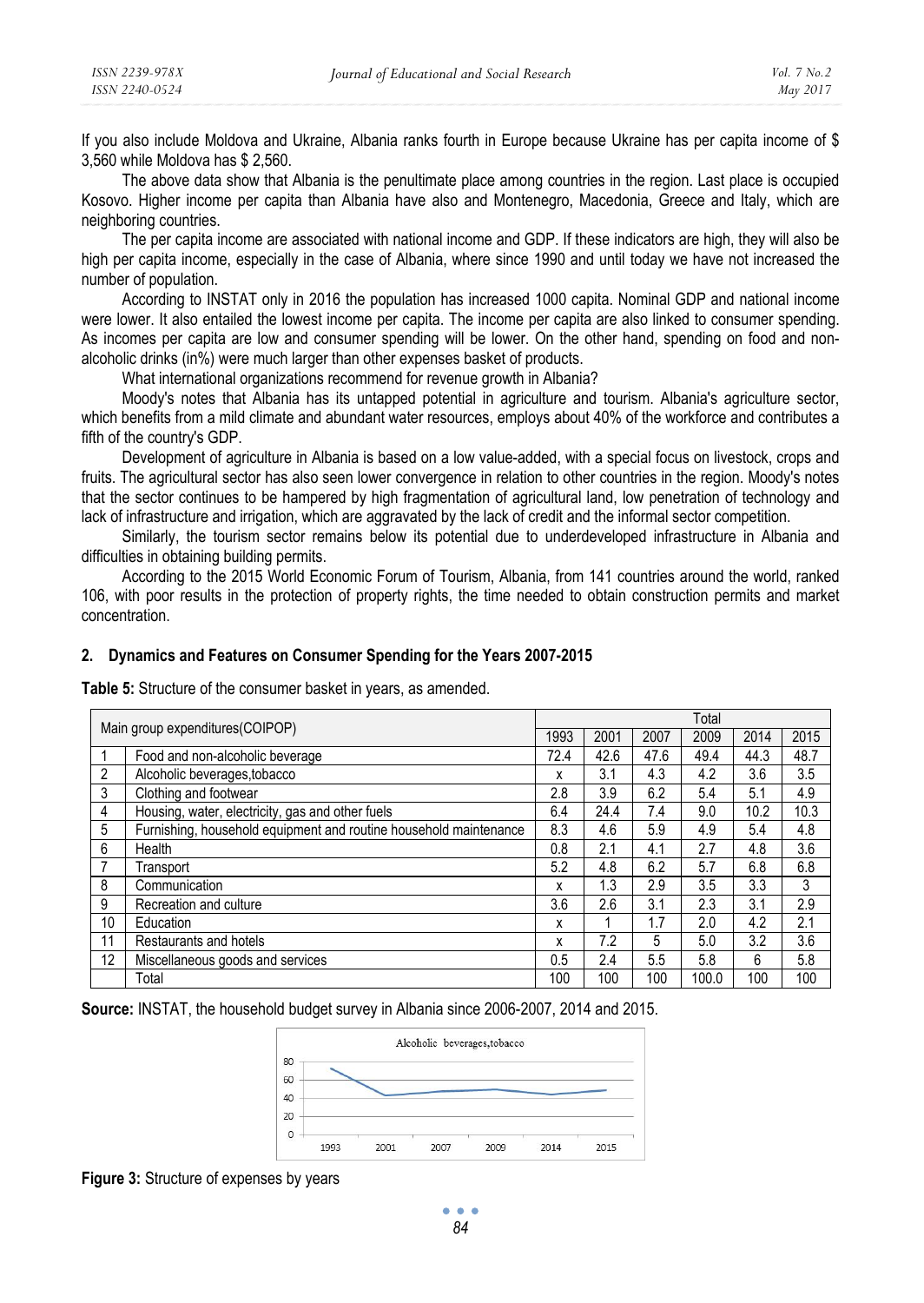Data and chart above show that the dynamics of food to total expenditure basket of items (%) from 1993 to 2001 has been decreased. This shows the change of the structure of nutrition. Families having their immigrant members provided more income. In this way they began to consume more products and other goods basket. In this group we include rent, furnishing, education and transport. The privatization of property, freedom of import - exports resulted in low cost goods that enter into Albania. In this way families spend more money on other products than food. From 2001 to 2009 rose again costs for food and non-alcoholic drinks to total expenditures. In this period, they increased costs for health, transport and communication. This difference is related to remittances and with the growth rate of revenue in general.

In the years 2010-2014 have decreased his and an increase in 2015. This volatility associated with the pace of economic growth, which after 2009 was a visible decrease. This was affected by the global recession and financial crisis.

#### *2.1 The dynamics and features of consumer spending for years:*

#### *2.1.1 2006- 2007*

Average monthly household spending estimated at 69 thousand ALL considering that a family in Albania has an average of 4 persons. The total amount of monthly expenses of Albanian families, estimated to be about 752 thousand families, totaling 52 billion per month. An individual in Albania spends on average about 17 thousand per month, of which 9 thousand for food intake and 8 thousand for non-food consumption. In comparison with the years 1999 - 2000 the average monthly per capita consumption has increased 2.2 times. Given that inflation has risen 23.2% in the period 2000-2007, we conclude that real per capita spending increased about 1.8 times.

Monthly expenses (ALL) for a family in the years 2006-2007 have been 69,383, while per capita were 17,346 ALL. Expenditure on food and non-alcoholic drinks were respectively 33,003 and 8251 ALL.

|    |                                                                      | 2007             |               | 2009             |               | 2014             |      | 2015             |      |
|----|----------------------------------------------------------------------|------------------|---------------|------------------|---------------|------------------|------|------------------|------|
|    | Large consumer groups (in years)                                     | Amount in<br>ALL | $\frac{0}{0}$ | Amount in<br>ALL | $\frac{0}{0}$ | Amount in<br>ALL | $\%$ | Amount in<br>ALL | $\%$ |
|    | Food and non-alcoholic beverage                                      | 33.003           | 47.6          | 32470            | 49.4          | 30745            | 44.3 | 34489            | 48.7 |
| 2  | Alcoholic beverages, tobacco                                         | 3011             | 4.3           | 2739             | 4.2           | 2467             | 3.6  | 2507             | 3.5  |
| 3  | Clothing and footwear                                                | 4297             | 6.2           | 3552             | 5.4           | 3546             | 5.1  | 3449             | 4.9  |
| 4  | Housing, water, electricity, gas and other fuels                     | 5109             | 7.4           | 5941             | 9.0           | 7085             | 10.2 | 7318             | 10.3 |
| 5  | Furnishing, household equipment and routine<br>household maintenance | 4081             | 5.9           | 3215             | 4.9           | 3772             | 5.4  | 3378             | 4.8  |
| 6  | Health                                                               | 2845             | 4.1           | 1802             | 2.7           | 3337             | 4.8  | 2533             | 3.6  |
|    | Transport                                                            | 4332             | 6.2           | 3757             | 5.7           | 4713             | 6.8  | 4796             | 6.8  |
| 8  | Communication                                                        | 2044             | 2.9           | 2311             | 3.5           | 2299             | 3.3  | 2095             | 3    |
| 9  | Recreation and culture                                               | 2162             | 3.1           | 1525             | 2.3           | 2184             | 3.1  | 2082             | 2.9  |
| 10 | Education                                                            | 1191             | 1.7           | 1327             | 2.0           | 2901             | 4.2  | 1505             | 2.1  |
| 11 | Restaurants and hotels                                               | 3482             | 5             | 3315             | 5.0           | 2208             | 3.2  | 2537             | 3.6  |
|    | 12 Miscellaneous goods and services                                  | 3826             | 5.5           | 3799             | 5.8           | 4185             | 6    | 4076             | 5.8  |
|    | Total                                                                | 69383            | 100           | 65753            | 100           | 69442            | 100  | 70766            | 100  |

**Table 6:** The structure of the basket ALL and in percentage (2007-2015)

**Source.** INSTAT. Household Budget Survey. 2007- 2006- 2009- 2014 and 2015

### *2.1.2 Analysis 2007-2009*

Average consumer expenditure groups "food expenses and non-alcoholic beverages", "Alcoholic beverages and tobacco" and "Restaurants and hotels" have been declining during the period 2007 - 2009, respectively 1.6 percent, 9.0 percent and 4.8 percent. But the amplitude of decline is lower expenses as food and non-alcoholic beverages as well as for restaurants and hotels.

A significant decrease during this period, have undergone spending on "Health" with 36.7 percent, "Recreation and culture" with 29.5 percent, "Furnishing, household equipment and regular maintenance of the apartment" with 21.2 percent and "Clothing and footwear" by 17.3 percent. Groups which have increased consumer spending in 2009 to 2007,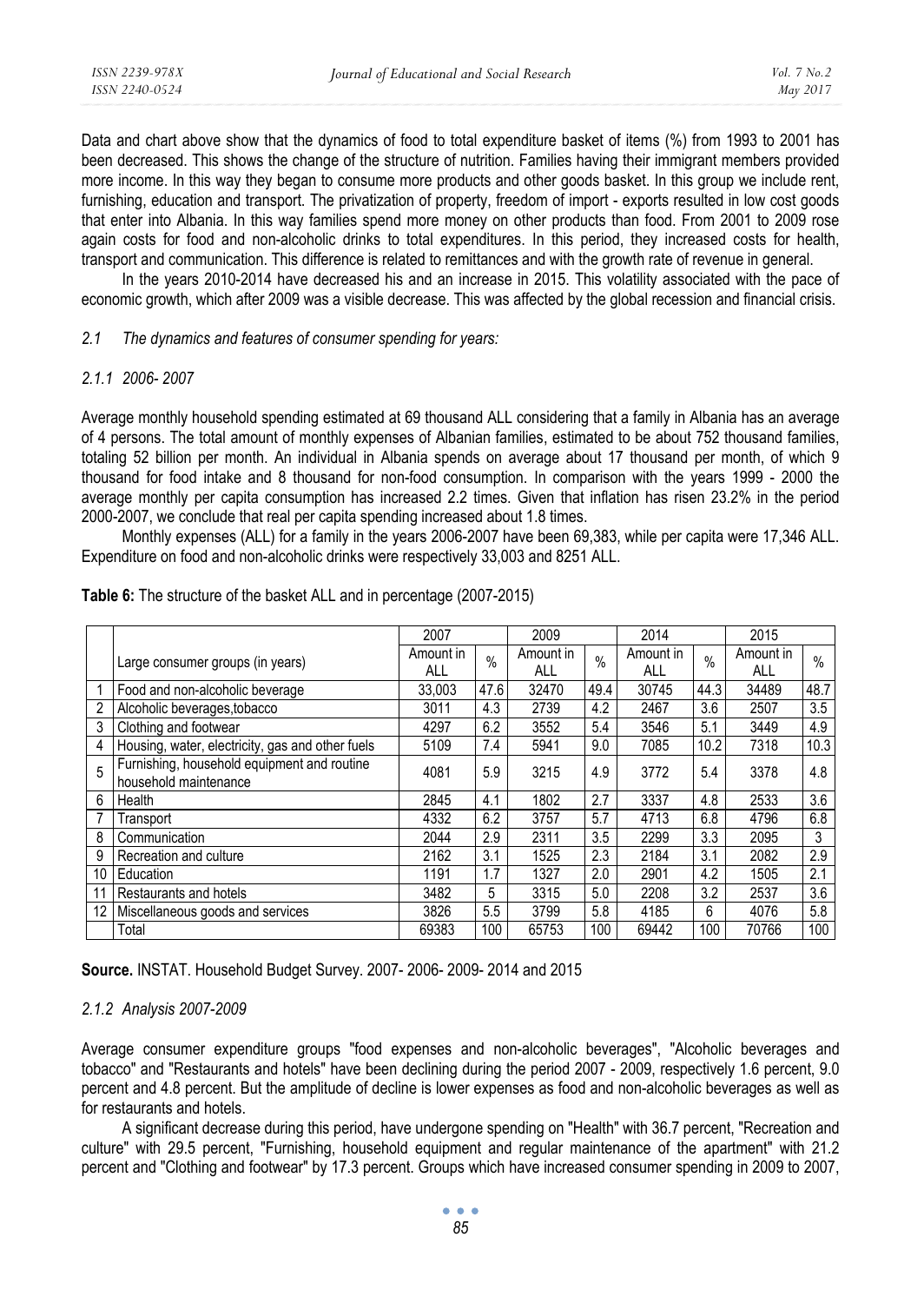are "Expenses for housing, water, electricity and rent paid" by 16.3 percent, "Communication" with 13.0 percent and "Education" with 11,4 percent.

#### *2.1.3 Analysis 2009-2014*

Comparison of average monthly consumption expenditure in 2014 and 2009 shows a decrease in the budget of households that goes for "food expenses and non-alcoholic beverages" of 5.3 percent. An even more significant discounts have been spending on "Alcoholic drinks and tobacco" by 9.9 percent, while the group with the most significant reduction of expenditures is the group "restaurants and hotels" of 33.4 percent.

Groups that have recorded the highest increases in consumer spending are "education" with 118.6 percent and "Health" with 85.2 percent. Other groups with increased consumer spending are "Recreation and Culture" with 43.2 percent, "Transport" with 25.5 percent, "Expenditure on housing, water, electricity and rent paid" by 19.3 percent, "Furnishing, household equipment and regular maintenance of the apartment" with 17.3 percent.

Evaluation of average monthly consumption expenditure of households in 2009, compared with the average monthly expenditure of 20074 was 5.2 per cent lower (Table 5). According to the survey HBS 2007, total monthly expenditures for households consumption was about 52 billion per month. In 2007, the number of households in Bangladesh was estimated to be around 752 thousand.

#### *2.1.4 Analysis 2014 - 2015*

The average monthly expenditure of a household consumption for 2014 were about 69 thousand. On a per capita was spent 18 thousand, their food intake of 8 thousand and 10 thousand non-food.

Evaluation of consumer spending of households in 2015 was 1.9 percent higher than in 2014. The growth of consumer prices recorded for the period January - December 2015 compared with the period January - December 2014 was 1.9 percent.

The biggest change was recorded in the "food expenses and non-alcoholic beverages', which is an increase of 4.4 percent compared with a year ago. A slight increase has also suffered the group "restaurants and hotels" by 0.4 percent and the group "flat expenses, water, electricity and rent paid" by 0.1 percent.

Groups that have registered large declines in consumer spending structure during this period were "Education" by 2.1 percent and "Health" by 1.2 percent. Other groups with lower consumer spending are "Furnishing, household equipment, regular maintenance of the dwelling" by 0.6 percent and "Communication" with 0.3 percent. A slight decrease recorded the group "clothing and footwear", "Recreation and Culture", "Other goods and services" by 0.2 percent each and "Alcoholic drinks and tobacco" by 0.1 percent. "Transport" occupies the same percentage of households within budget as last year.

Changing the structure of the main expenditure groups in 2015 compared to 2014 is mostly due to the effect of prices which has affected the growth and redistribution of the household budget.

#### **3. Dynamics and veҫoritë consumer spending by region 2007-02015**

#### *3.1 Consumption by counties 2006-2007*

Tirana represents the highest consumption in value compared to all other prefectures, a family spends an average monthly capital 83.800 ALL. Prefectures that present the highest expenditures for consumption, after Tirana, Durres and Gjirokastra are family monthly consumption 82.900 and 82.800 respectively Lek. The prefecture with the lowest level of consumer spending is Dibra and Berat respectively with 51,300 and 54.100 lek per month per household.

**Table 7:** Average monthly consumption per household by prefecture 2007 ALL

| .<br>∟ushnie | $- \cdot$<br>-iei | Vlorë     | <br>$- \cdot$<br><b>Irane</b> | .<br>$\sim$<br>Shkoder | $\cdots$<br>∟ezhe | $\cdots$<br>Kukes  | <br>korce           | .<br>$\sim$<br>Gilrokaster | - 11<br><b>Libasar</b> | <br>Durres | Dibër     | Berat             |
|--------------|-------------------|-----------|-------------------------------|------------------------|-------------------|--------------------|---------------------|----------------------------|------------------------|------------|-----------|-------------------|
| 63.823       | ΩZ                | 146<br>56 | 93<br>047<br>ט.ט              | 70.591                 | 62.562            | 866.'<br>--<br>. . | 62<br>$\rightarrow$ | o٥<br>82.815               | <b>027</b><br>65.03.   | 82.905     | .262<br>ь | $-1$<br>146<br>54 |

**Source:** INSTAT. Household Budget Survey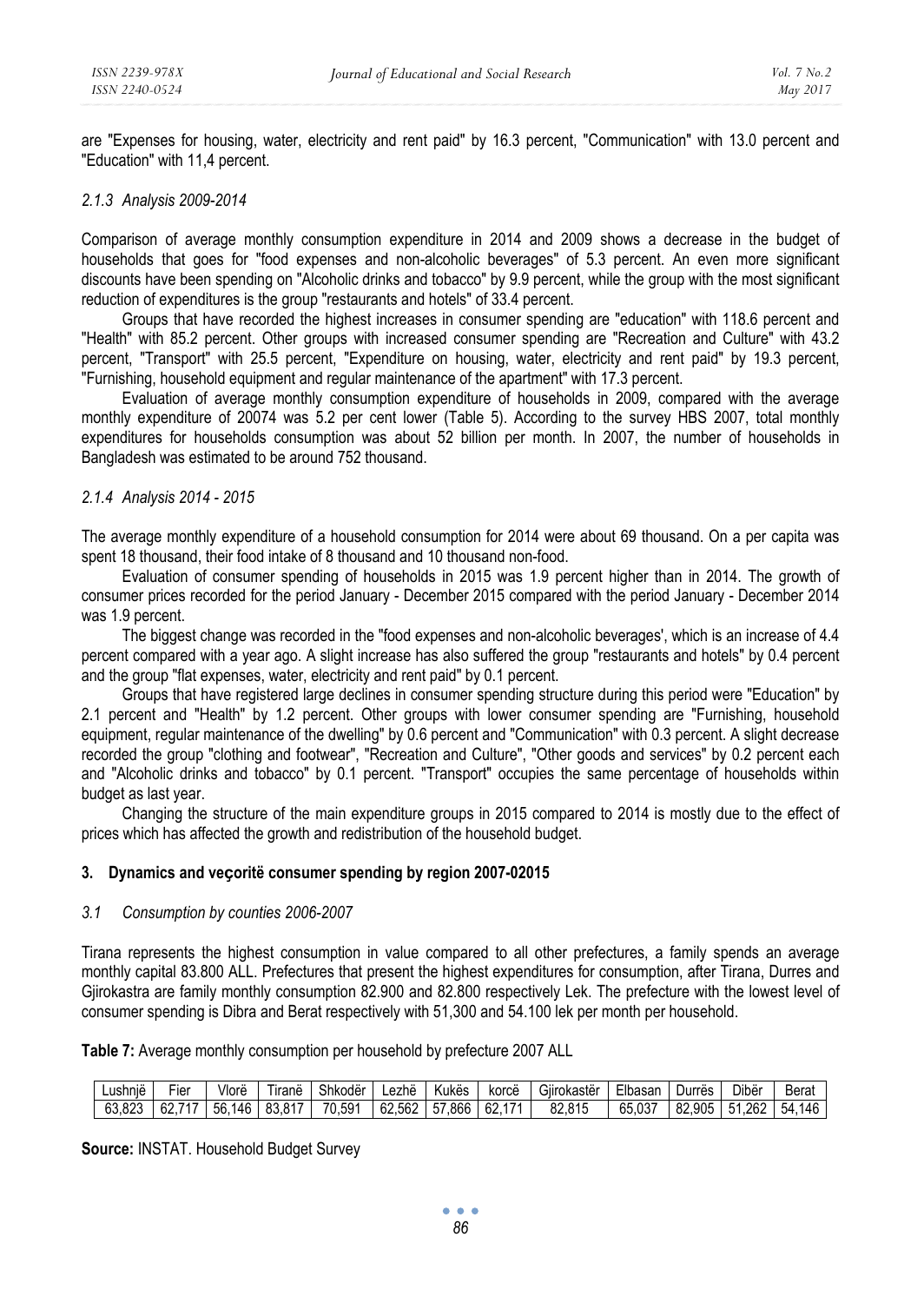

**Fig. 4:** Monthly consumption by prefecture in 2007

### *3.1.1 Year 2014*

Tirana County presents higher costs monthly average consumption compared to all other regions: an households in Tirana region average consumer spends about 81. 656 ALL per month. Counties that represent higher average costs for consumption after the Tirana region are Lezha and Shkodra with average monthly consumption expenditure respectively 78. 811 and 76. 509 ALL per month for households. Counties with the lowest level of the average monthly consumption expenditures are the region of Vlora and Elbasan with 54. 931 and 53. 013 ALL respectively per month for households.

### *3.2 Distribution of average consumption expenditure by households counties over the years 2007- 2009-2014*

The average consumption expenditure by region vary over time (Figure 5) expressing different trends in their rankings, the size and the cost. Tirana County presented with higher average costs for consumption in 2014 and 2007, and in 2009 ranked third after district of Gjirokastra and Fieri. In 2014 the district of Lezha and Shkodra that present the highest average spending for consumption. In 2007, Durres and Gjirokastra district after district of Tirana that lead to higher costs average consumption. Counties with lower costs for consumption in the years change. Berat, Kukes and Dibra in the first two years of conducting the survey ranged in counties with lower costs intake. In 2014 they change their position (being set in order) leaving the position of Elbasan and Vlora counties.



Fig. 5: Average monthly consumption expenditures for households<sup>1</sup> by region in vears. **Source:** INSTAT. Household Budget Survey

## *3.3 Distribution of consumption expenditure of households by region, 2014-2015*

**Table 8:** Average monthly consumption expenditures by region in 2014-2015 ALL

| Counties and years    | 2014  | 2015  |
|-----------------------|-------|-------|
| Tiranë                | 81656 | 81710 |
| Lezhë                 | 78811 | 79374 |
| Shkodër               | 76509 | 74658 |
| Gjirokastër           | 74293 | 74993 |
| The country's average | 69442 | 70766 |
| Fier                  | 68721 | 69125 |
| Durrës                | 68083 | 74602 |
| Dibër                 | 66951 | 56221 |
| Berat                 | 59854 | 65840 |
| Kukës                 | 59623 | 68989 |
| Korcë                 | 57633 | 64417 |
| Vlorë                 | 54931 | 51198 |
| Elbasan               | 53013 | 55671 |

**Source:** INSTAT. Household Budget Survey

 *1 Households unit*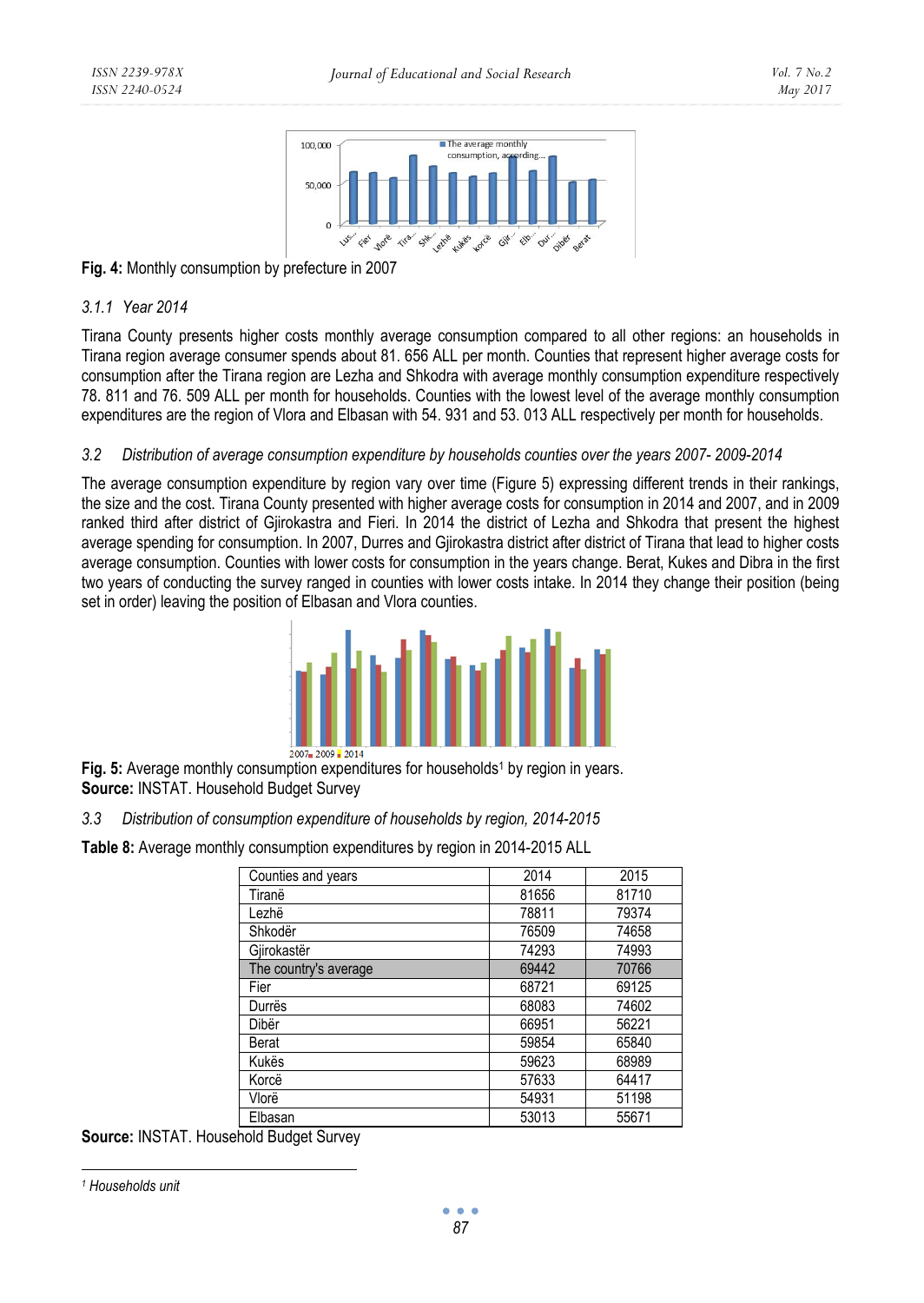

**Fig. 6:** Average monthly consumption expenditures by region in 2014-2015 ALL

The average consumption expenditure by region (Figure 6) have changed over the period 2014-2015 expressed in various general trends in their rankings (the size of spending). As in 2014, the region of Tirana presented with higher costs for the consumer, almost at the same level in both years. Lezha district also continues to be the second in the ranking of the size of expenditure, with a slight increase of 0.7 percent. In 2015 the district of Gjirokastra, which is ranked third with a slight increase of 0.9 percent while the Shkodra district ranked third in 2014, recorded a decline in consumer spending of 2.4 percent, fourth last. A significant increase in the region of Durres presented (9.6 percent), which runs for the ranking and the national average, joining the four counties with the highest welfare (in terms of consumer spending). The highest growth in consumer spending was recorded in Kukes and Korca, 15.7 and 11.8 percent respectively. While more pronounced reduction in consumer spending was recorded in the district of Dibra, with 16.0 percent.



**Fig. 7:** Food and non-alcoholic beverages by region

## **4. Comparison of consumer spending in Albania in the region and beyond**

Usually the question is, what spend money Albanians, compared with the EU average? The answer is that the imbalances in the level and lifestyle are obvious, in terms of food, transportation, entertainment, restaurants etc., With the exception of clothing, which compete strongly.

Albanians spend half of income on food ndërssa 12.3% Europeans. In EU countries, according to historical records of INSTAT, the share of expenditure on food has remained at around 12% since 2005, when data were reported.

Household Budget Survey of 2015 INSTAT and the household survey EU, published by INSTAT, measured both by COICOP nomenclature. (Classification of Individual Consumption According to Purpose- Klasifikimit të Konsumit Individual sipas Qëllimit) have determined the structure of expenditure Families Albanian and EU.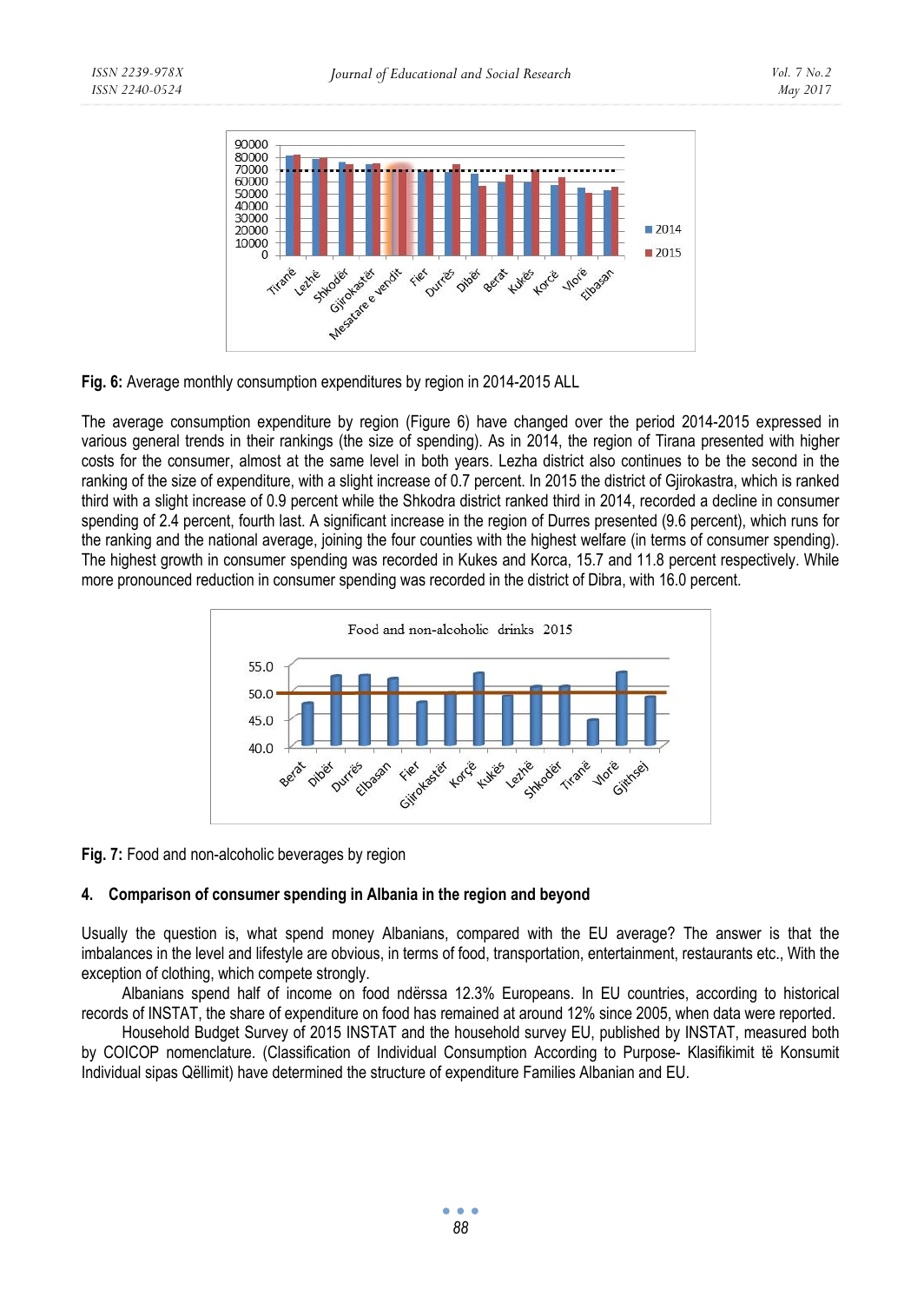#### **Table 9:** Consumption and their structure ALL for 2014-2015(%)

| No             | Consumption and                                                   | 2015 | BE 2015 |
|----------------|-------------------------------------------------------------------|------|---------|
|                | Food and non-alcoholic beverage                                   | 48.7 | 12.3    |
| $\overline{2}$ | Alcoholic beverages, tobacco                                      | 3.5  | 4       |
| 3              | Clothing and footwear                                             | 4.9  | 5.1     |
| 4              | Housing, water, electricity, gas and other fuels                  | 10.3 | 23.8    |
| 5              | Furnishing, household equipment and routine household maintenance | 4.8  | 5.6     |
| 6              | Health                                                            | 3.6  | 3.7     |
|                | Transport                                                         | 6.8  | 13.1    |
| 8              | Communication                                                     | 3    | 2.7     |
| 9              | Recreation and culture                                            | 2.9  | 8.9     |
| 10             | Education                                                         | 2.1  | 1.1     |
| 11             | Restaurants and hotels                                            | 3.6  | 8.2     |
| 12             | Miscellaneous goods and services                                  | 5.8  | 11.5    |
|                | Total                                                             | 100  | 100     |

#### **Source:** INSTAT, Albania

The data show that Albanian families spend nearly half the cost (48.7%) for food and non-alcoholic beverages, consumers within the EU spend only 12.3% of the budget to meet the needs of life (feeding into a living normal).

For the EU as a whole, as well as for the majority of member states (with the exception of Estonia, Lithuania, Malta and Romania) by the group "Costs of housing, water, electricity, rent", with 23.8 % followed by 'Transport', with 13.1% and the group "Food and non-alcoholic beverages' is the third, unlike that of Albanian families that occupies most.

#### *4.1 Differences between EU countries*

**Table 10:** Costs for accommodation, water, electricity, gas or other fuel. Ratio of total expenses, expenses for food and non-alcoholic beverages, transport costs.

| INr Description                                                                                         | EU countries      |                    |                  |                  |                       |                |  |
|---------------------------------------------------------------------------------------------------------|-------------------|--------------------|------------------|------------------|-----------------------|----------------|--|
| Costs for accommodation, water, electricity, gas or<br>other fuels to total expenditure ratio has been: | Danimark<br>29.4  | Finland<br>28.2    | Franca<br>26.4   | Malta<br>10.1    | Lituania<br>15.8      | Qipro<br>16.6  |  |
| Expenditure on food and non-alcoholic drinks,                                                           | Luksemburg<br>9.4 | Irlanda<br>9.5     | Rumania<br>29.4  | Estonia<br>20.7  | Lituania<br>23.4      | UK<br>8.3      |  |
| Transports costs                                                                                        | Sllovenia<br>16   | Luksemburg<br>15.8 | Lituania<br>14.6 | Sllovakia<br>7.5 | Republika Ceke<br>9.3 | Spanja<br>10.8 |  |

#### **Source:** Eurostat, EU

Albanian families with half of the budget, which remains after consuming food needs, have little alternative choice. Unlike Europeans, entertainment and culture to spend about 9% of the budget for the Albanian families this share is only 3%. For restaurants Europeans spend 8.2% of the money, Albanians spend 3.6% (note that the absolute costs of a lunch in Albania are lower than the cost of a luncheon in Europe).

Clothing and footwear for Europeans spend 5.1% of the budget, spend 4.9% Albanians.

The opening of private universities and university fees increase state spending has increased 2.1% Albanians in the budget, while Europeans is 1.1%. Not that the latter does not prefer to be educated, but they have more alternatives to public education.

Health, costs are similar, 3.6% in Albania and 3.7% in EU countries.

*In 2015 Albanian families increased spending on food consumption with 4.4 percentage points compared with 2014 n. The tendency to reduce other costs and focus towards food is the best indicator that Albanian families are getting poorer and their main concern is to ensure the basic living needs. This is a flashback, as in the last decade, the share of expenditure on food had arrived only on the landing*.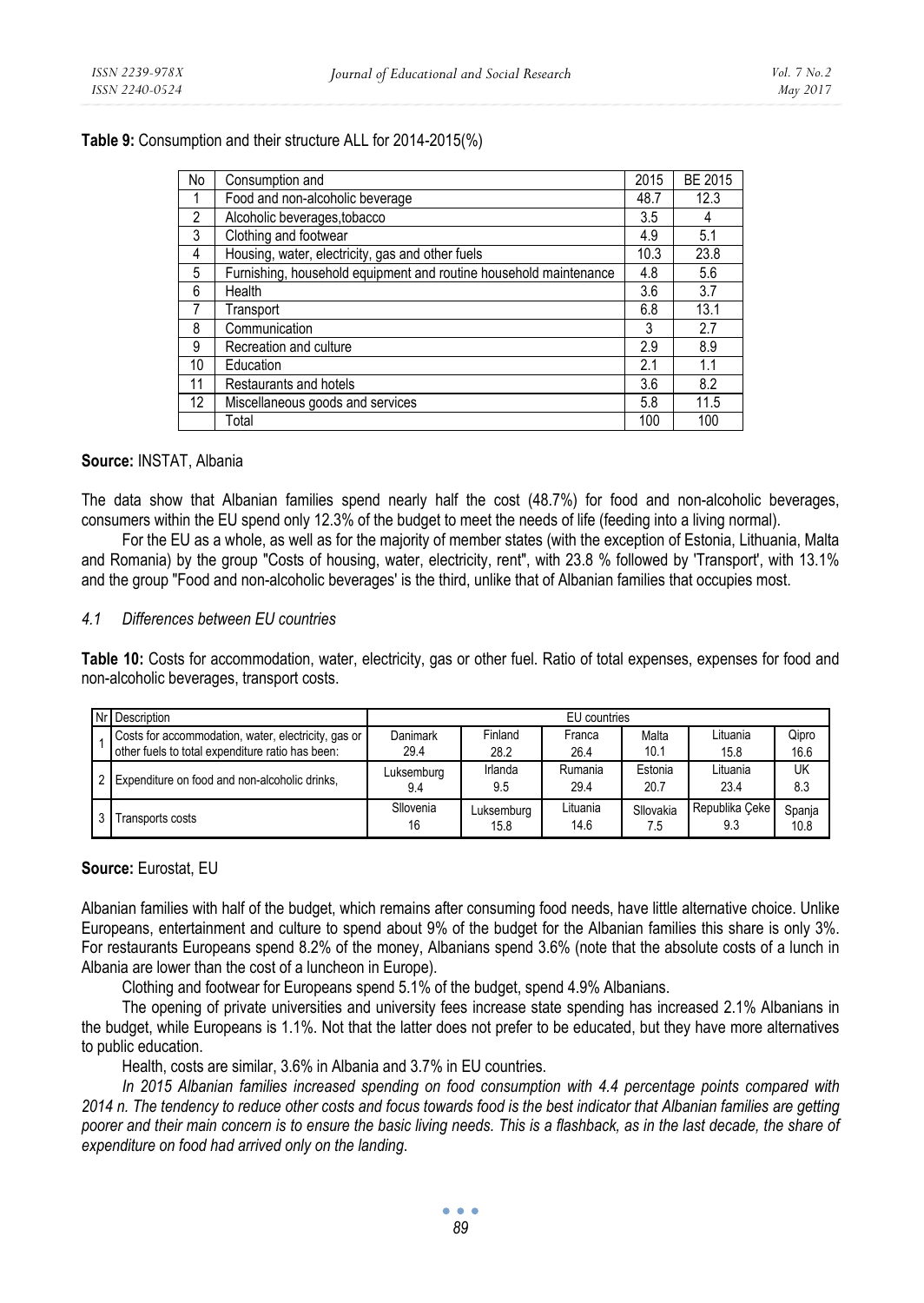#### *4.2 Some information for veҫanta countries of Europe and the world*

In Montenegro, according to Monstat, this share is 36.4%, in Bosnia and Herzegovina is around 34%. Serb families, according to the National Statistical Office spend 37.7% of its budget on food. It is higher for Kosovo with 43% according to official data from the Statistics Agency.

**Table 11:** The weight of food expenditures as a percentage of household expenditure in 2015

| Magedonia          | 337  |
|--------------------|------|
| Bosnjë Herzegovina | 34   |
| Mali Zi            | 34.6 |
| Serbia             | 377  |
| Kosova             | 43   |
| Albania            |      |

**Source:** USDA, Economic Research Service.

Albania is a major importer of food. There are also products that are more expensive than in Italy, while the income of Albanians are much lower than the income of Italians.

**Table 12:** How many countries spend on food, as a percentage of household expenditure.

| Nr | How many countries spend on food, as a<br>percentage of household expenditure. | $\frac{0}{0}$ | Nr | How many countries spend on food, as a<br>percentage of household expenditure. | $\%$ |
|----|--------------------------------------------------------------------------------|---------------|----|--------------------------------------------------------------------------------|------|
|    | United states                                                                  | 6.5           | 19 | Ukraine                                                                        | 37.7 |
| 2  | Inited Kingdom                                                                 | 8.7           | 20 | Magedonia                                                                      | 33.7 |
| 3  | Canada                                                                         | 9.6           | 21 | Bosnië Herzegovina                                                             | 34   |
| 4  | Germany                                                                        | 10.6          | 22 | Mali Zi                                                                        | 34.6 |
| 5  | South Korea                                                                    | 13.2          | 23 | Serbia                                                                         | 37.7 |
| 6  | Japan                                                                          | 13.5          | 24 | Azerbaxhani                                                                    | 40.1 |
| 7  | France                                                                         | 13.6          | 25 | Guatemala                                                                      | 40.6 |
| 8  | Italy                                                                          | 14.2          | 26 | Pakistani                                                                      | 40.9 |
| 9  | Brazil                                                                         | 15.6          | 27 | Pakistan                                                                       | 41.4 |
| 10 | Greece                                                                         | 16.5          | 28 | Filipine                                                                       | 41.9 |
| 11 | South Africa                                                                   | 19.1          | 29 | Algieria                                                                       | 41.5 |
| 12 | Turkev                                                                         | 21.6          | 30 | Kazakistani                                                                    | 43   |
| 13 | Mexico                                                                         | 23.3          | 31 | Kosova                                                                         | 43   |
| 14 | Saudi Arabia                                                                   | 25.3          | 32 | Cameroon                                                                       | 45.6 |
| 15 | China                                                                          | 25.5          | 33 | Albania, Shqipëria                                                             | 48.7 |
| 16 | India                                                                          | 29            | 34 | Kenia                                                                          | 48.7 |
| 17 | Russia                                                                         | 29.4          | 35 | Nigeria                                                                        | 58.4 |
| 18 | Egypt                                                                          | 36.2          |    |                                                                                |      |

**Source:** USDA, Economic Research Service.



**Fig. 8:** Average total household expenditure